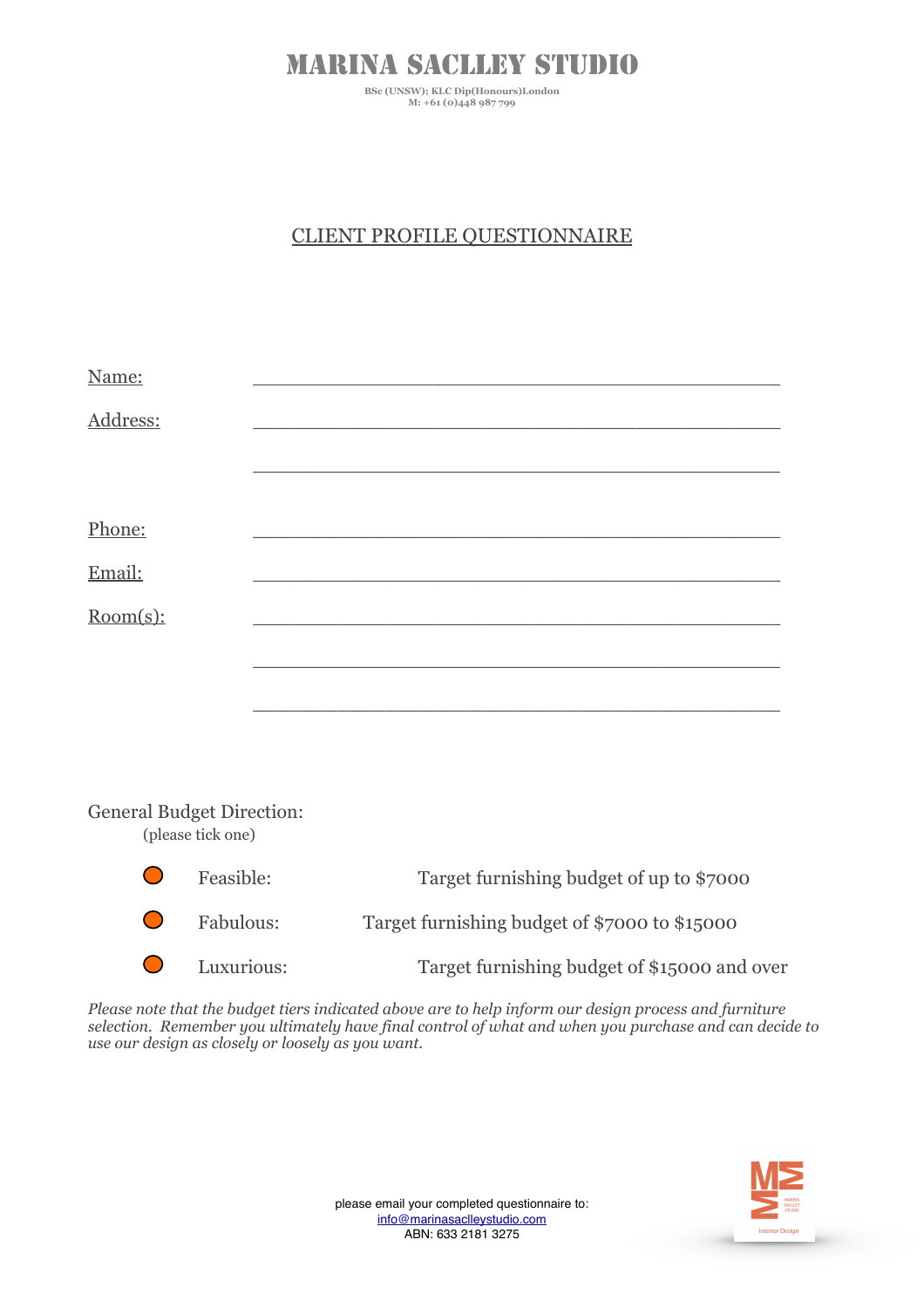**BSc (UNSW); KLC Dip(Honours)London M: +61 (0)448 987 799**

#### *GETTING TO KNOW YOU*

How would you describe your lifestyle?

- Casual
- Formal
- Somewhere in between

How would you define your personal style?

- Traditional and Classic
- O Elegant and Timeless (may incorporate some antiques)<br>O Modern: sleek and minimal
- O Modern: sleek and minimal<br>O Rustic and Outdoorsv
- O Rustic and Outdoorsy<br>O Eclectic/Bohemian an
- O Eclectic/Bohemian and Well traveled<br>O Retro: hip. vesterdays child
- O Retro: hip, yesterdays child<br>O Couture: decadent, one of a
- O Couture: decadent, one of a kind<br>O Romantic: soft and feminine
- O Romantic: soft and feminine<br>O Casual: easy, comfy and fade
- O Casual: easy, comfy and faded<br>O Resort: island life, light and br
- Resort: island life, light and breezy
- Vintage: treasures, sparkle and nostalgic
- Eco: recycled, green, clean and simple

What are your favourite restaurants?

What are your favourite flowers?

Who are your favourite designer(s), if any? Can be fashion, interiors, architects

\_\_\_\_\_\_\_\_\_\_\_\_\_\_\_\_\_\_\_\_\_\_\_\_\_\_\_\_\_\_\_\_\_\_\_\_\_\_\_\_\_\_\_\_\_\_\_\_\_\_\_\_\_\_\_

\_\_\_\_\_\_\_\_\_\_\_\_\_\_\_\_\_\_\_\_\_\_\_\_\_\_\_\_\_\_\_\_\_\_\_\_\_\_\_\_\_\_\_\_\_\_\_\_\_\_\_\_\_\_\_

\_\_\_\_\_\_\_\_\_\_\_\_\_\_\_\_\_\_\_\_\_\_\_\_\_\_\_\_\_\_\_\_\_\_\_\_\_\_\_\_\_\_\_\_\_\_\_\_\_\_\_\_\_\_\_

\_\_\_\_\_\_\_\_\_\_\_\_\_\_\_\_\_\_\_\_\_\_\_\_\_\_\_\_\_\_\_\_\_\_\_\_\_\_\_\_\_\_\_\_\_\_\_\_\_\_\_\_\_\_\_

\_\_\_\_\_\_\_\_\_\_\_\_\_\_\_\_\_\_\_\_\_\_\_\_\_\_\_\_\_\_\_\_\_\_\_\_\_\_\_\_\_\_\_\_\_\_\_\_\_\_\_\_\_\_\_

\_\_\_\_\_\_\_\_\_\_\_\_\_\_\_\_\_\_\_\_\_\_\_\_\_\_\_\_\_\_\_\_\_\_\_\_\_\_\_\_\_\_\_\_\_\_\_\_\_\_\_\_\_\_\_

or artists.

What is your favourite scent/perfume?

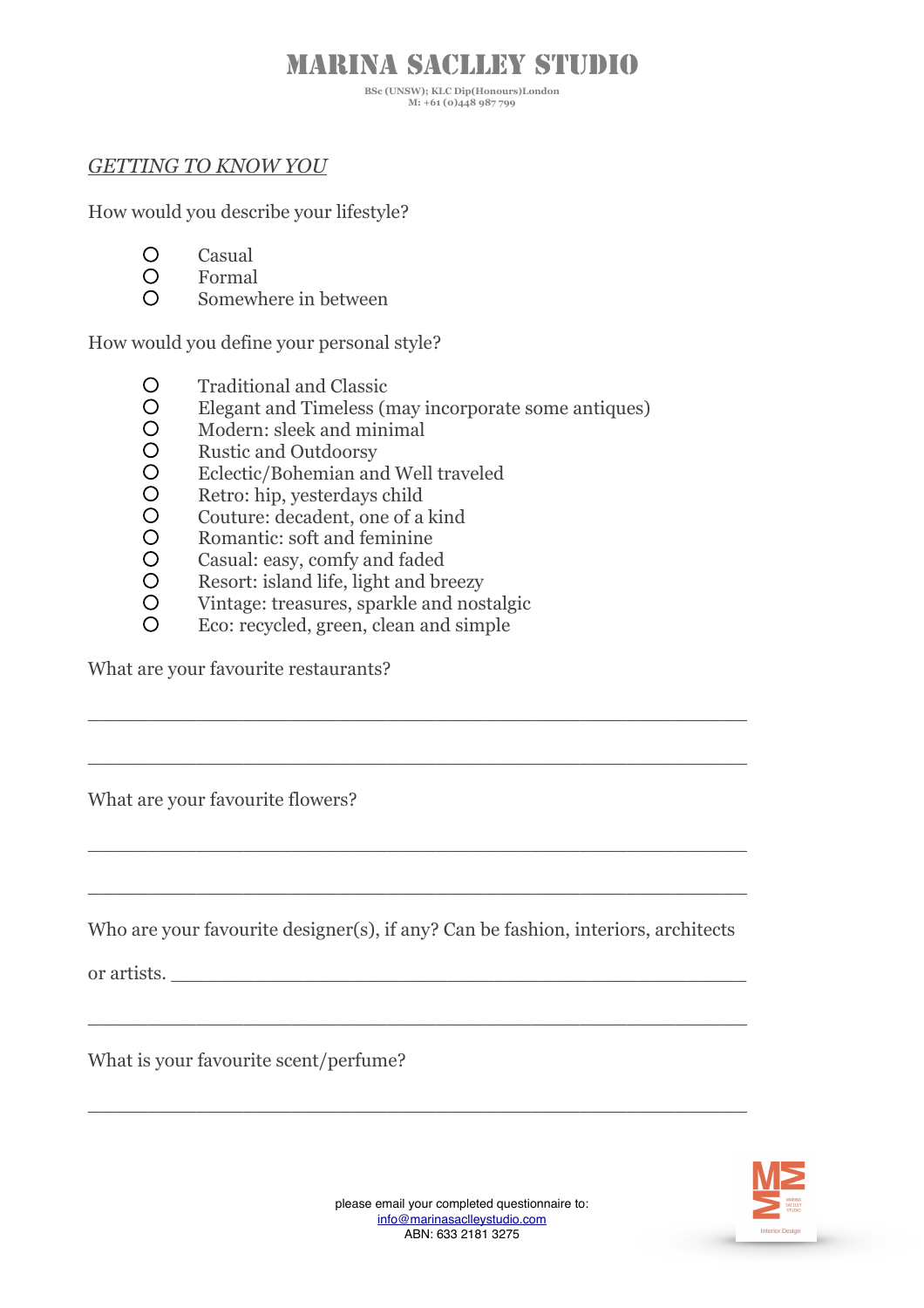**BSc (UNSW); KLC Dip(Honours)London M: +61 (0)448 987 799**

Are you:

- Married
- O Single<br>O Other
- **Other**

Do you have:

- Children: ages \_\_\_\_\_\_\_\_\_\_\_\_\_\_\_\_\_\_\_\_\_\_\_\_\_\_\_\_\_\_\_\_\_\_\_\_\_
- O Pets<br>O None
- None
- O Other

What architectural style is your home?

- O Victorian<br>O Federation
- O Federation<br>O Californian
- O Californian bungalow<br>O Colonial
- O Colonial<br>O Tudor st
- O Tudor style<br>O Mediterrane
- O Mediterranean<br>O Craftsman
- Craftsman
- O Modern
- O Other  $\Box$

To what interior design style are you most drawn?

- O Classic/Traditional<br>O Modern
- O Modern<br>O Scandina
- O Scandinavian<br>O Art Deco
- Art Deco
- Vintage/Flea market
- $\bigcirc$   $\qquad$  Other

#### Room(s) to be designed?

What is the overall general feeling you would like this room to have?

\_\_\_\_\_\_\_\_\_\_\_\_\_\_\_\_\_\_\_\_\_\_\_\_\_\_\_\_\_\_\_\_\_\_\_\_\_\_\_\_\_\_\_\_\_\_\_\_\_\_\_\_\_\_\_\_

\_\_\_\_\_\_\_\_\_\_\_\_\_\_\_\_\_\_\_\_\_\_\_\_\_\_\_\_\_\_\_\_\_\_\_\_\_\_\_\_\_\_\_\_\_\_\_\_\_\_\_\_\_\_\_\_

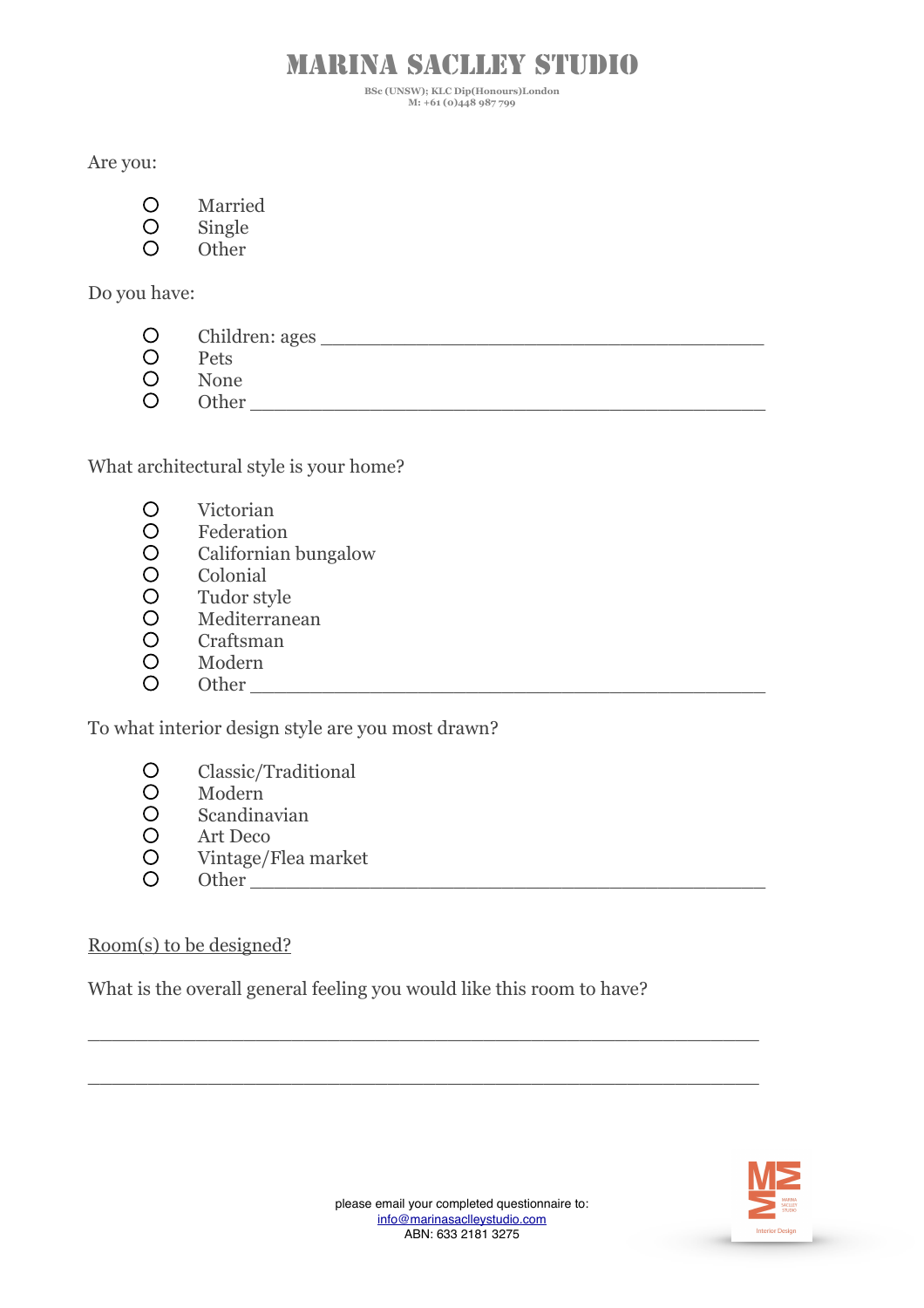**BSc (UNSW); KLC Dip(Honours)London M: +61 (0)448 987 799**

What is your goal in designing the room(s) you have selected?

What is the budget for the room(s)?

Are there any budgetary issues that you would like us to consider in this design?

\_\_\_\_\_\_\_\_\_\_\_\_\_\_\_\_\_\_\_\_\_\_\_\_\_\_\_\_\_\_\_\_\_\_\_\_\_\_\_\_\_\_\_\_\_\_\_\_\_\_\_\_\_\_\_\_

\_\_\_\_\_\_\_\_\_\_\_\_\_\_\_\_\_\_\_\_\_\_\_\_\_\_\_\_\_\_\_\_\_\_\_\_\_\_\_\_\_\_\_\_\_\_\_\_\_\_\_\_\_\_\_\_

\_\_\_\_\_\_\_\_\_\_\_\_\_\_\_\_\_\_\_\_\_\_\_\_\_\_\_\_\_\_\_\_\_\_\_\_\_\_\_\_\_\_\_\_\_\_\_\_\_\_\_\_\_\_\_\_

\_\_\_\_\_\_\_\_\_\_\_\_\_\_\_\_\_\_\_\_\_\_\_\_\_\_\_\_\_\_\_\_\_\_\_\_\_\_\_\_\_\_\_\_\_\_\_\_\_\_\_\_\_\_\_\_

\_\_\_\_\_\_\_\_\_\_\_\_\_\_\_\_\_\_\_\_\_\_\_\_\_\_\_\_\_\_\_\_\_\_\_\_\_\_\_\_\_\_\_\_\_\_\_\_\_\_\_\_\_\_\_\_

\_\_\_\_\_\_\_\_\_\_\_\_\_\_\_\_\_\_\_\_\_\_\_\_\_\_\_\_\_\_\_\_\_\_\_\_\_\_\_\_\_\_\_\_\_\_\_\_\_\_\_\_\_\_\_\_

\_\_\_\_\_\_\_\_\_\_\_\_\_\_\_\_\_\_\_\_\_\_\_\_\_\_\_\_\_\_\_\_\_\_\_\_\_\_\_\_\_\_\_\_\_\_\_\_\_\_\_\_\_\_\_\_

Is there currently a consistent thread of colour or theme that runs through your house?

Do you entertain frequently?

 Yes O No<br>O Son Sometimes

If so, how many people would you like to seat at one time? \_\_\_\_\_\_\_\_\_\_\_\_\_\_\_\_\_\_\_\_\_

Do you like for things to all feel that they are the same style or would you like to create interest by combining styles to make the room look more eclectic?

\_\_\_\_\_\_\_\_\_\_\_\_\_\_\_\_\_\_\_\_\_\_\_\_\_\_\_\_\_\_\_\_\_\_\_\_\_\_\_\_\_\_\_\_\_\_\_\_\_\_\_\_\_\_\_\_

\_\_\_\_\_\_\_\_\_\_\_\_\_\_\_\_\_\_\_\_\_\_\_\_\_\_\_\_\_\_\_\_\_\_\_\_\_\_\_\_\_\_\_\_\_\_\_\_\_\_\_\_\_\_\_\_

\_\_\_\_\_\_\_\_\_\_\_\_\_\_\_\_\_\_\_\_\_\_\_\_\_\_\_\_\_\_\_\_\_\_\_\_\_\_\_\_\_\_\_\_\_\_\_\_\_\_\_\_\_\_\_\_

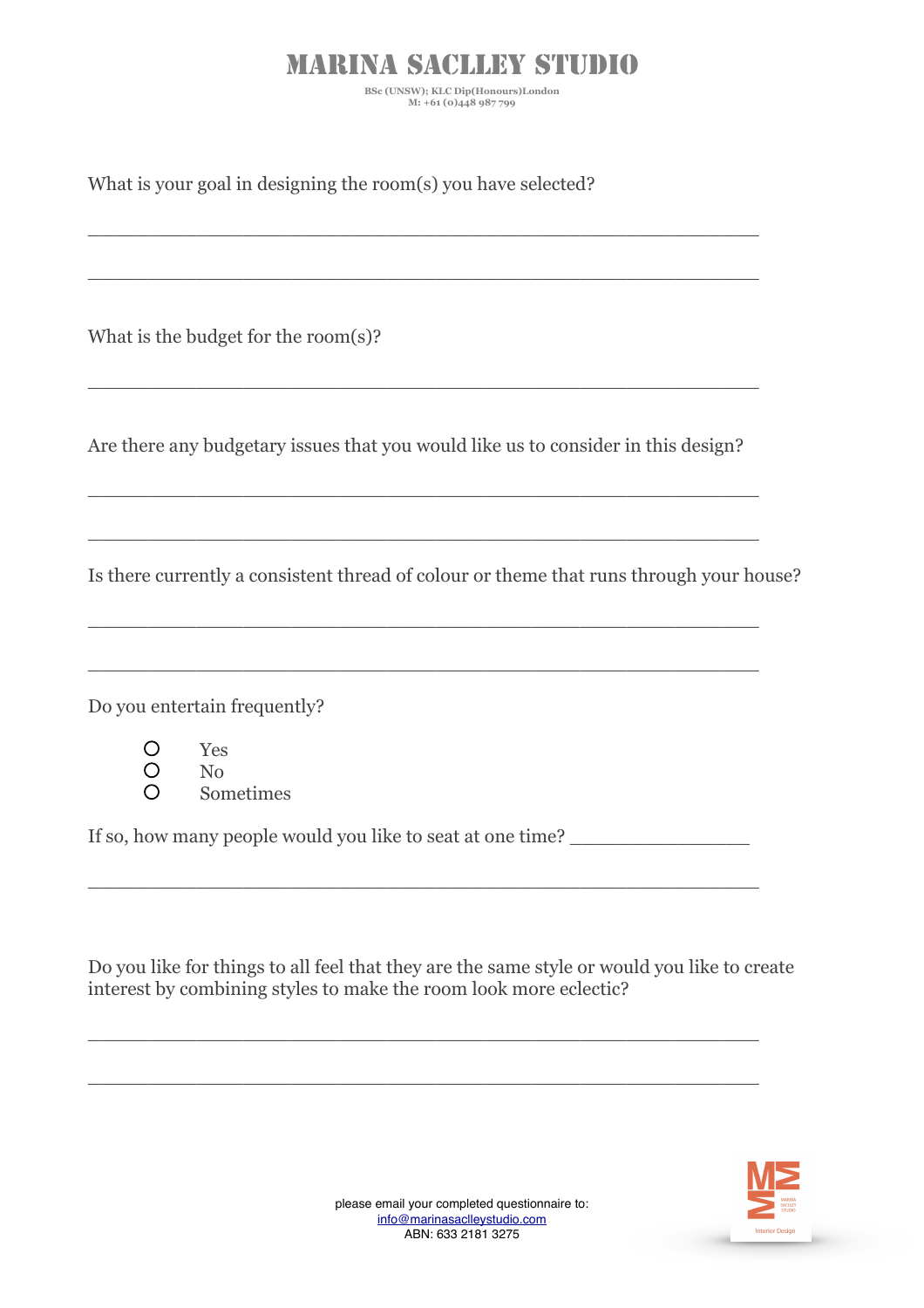**BSc (UNSW); KLC Dip(Honours)London M: +61 (0)448 987 799**

#### What colours would you most like to see or are comfortable with?

- O Neutrals
- Warm tones (golds, browns)
- Cool tones (blues, greens)
- O Bold/Deep colours
- O Pales
- White
- Other \_\_\_\_\_\_\_\_\_\_\_\_\_\_\_\_\_\_\_\_\_\_\_\_\_\_\_\_\_\_\_\_\_\_\_\_\_\_\_\_\_\_\_

In respect to the colours used, would you like this room to exude a sense of calm, or energize?

- O I prefer soft, serene colours<br>O I prefer bright, bold colours
- $\begin{array}{cc}\n\bullet & \text{I prefer bright, bold colours} \\
\bullet & \text{I prefer a more neutral pale}\n\end{array}$
- I prefer a more neutral palette with a few pops of colour

Do you like patterns or do you prefer layering solids?

- Patterns
- O Solids

What type of fabric(s) do you prefer?

| $\circ$    | Linen   | Chenille |
|------------|---------|----------|
| $\circ$    | Velvet  | Woven    |
| $\circ$    | Outdoor | Wool     |
| $\bigcirc$ | Cottons | Other    |

What wood finishes would you like to see used?

| Ő | Mahogany | Teak     |
|---|----------|----------|
|   | Walnut   | Pine     |
|   | Maple    | Macassar |
|   | Ebony    | Cherry   |
|   | Oak      | Other    |
|   |          |          |

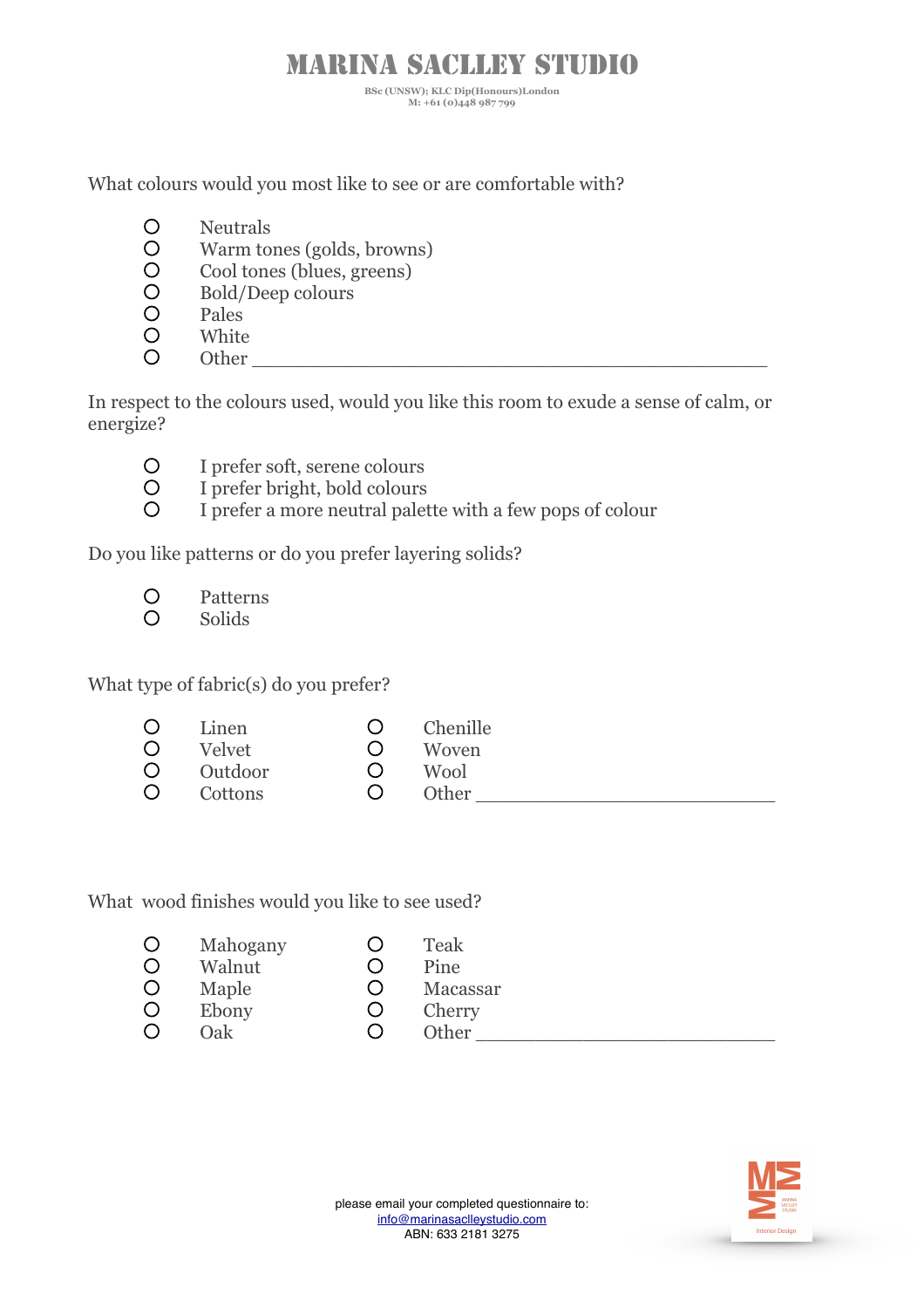**BSc (UNSW); KLC Dip(Honours)London M: +61 (0)448 987 799**

|                                                                                      | What other materials would you like to see used? |                            |               |                        |                                                                                       |  |  |
|--------------------------------------------------------------------------------------|--------------------------------------------------|----------------------------|---------------|------------------------|---------------------------------------------------------------------------------------|--|--|
| ◯                                                                                    | Glass                                            |                            | <b>Metals</b> | $\left( \quad \right)$ | Other                                                                                 |  |  |
| Is there a focal point we need to be made aware of, such as a fireplace, piano etc.? |                                                  |                            |               |                        |                                                                                       |  |  |
|                                                                                      |                                                  |                            |               |                        | What special activity (ies) will take place in this room(s)? Select as many as apply. |  |  |
| O                                                                                    | Dining                                           |                            |               |                        |                                                                                       |  |  |
| O                                                                                    | Reading                                          |                            |               |                        |                                                                                       |  |  |
| $\bigcirc$                                                                           | Playing boardgames, cards                        |                            |               |                        |                                                                                       |  |  |
| $\bigcirc$                                                                           |                                                  | Movie night                |               |                        |                                                                                       |  |  |
| O                                                                                    | Playing Wii, Playstation etc.                    |                            |               |                        |                                                                                       |  |  |
|                                                                                      |                                                  | <b>Musical instruments</b> |               |                        |                                                                                       |  |  |

 $O$  Other  $\_\_$ 

Would you like to display collections you have acquired over the years, such as art, ceramics, pottery etc?

\_\_\_\_\_\_\_\_\_\_\_\_\_\_\_\_\_\_\_\_\_\_\_\_\_\_\_\_\_\_\_\_\_\_\_\_\_\_\_\_\_\_\_\_\_\_\_\_\_\_\_\_\_\_\_\_\_

|  | Yes. Please provide details |  |
|--|-----------------------------|--|
|--|-----------------------------|--|

No, this does not apply

What elements are you most drawn to?

- O Finer details nailheads and trims<br>O Ornate details carvings
- O Ornate details carvings<br>O Clean and simple lines
- Clean and simple lines
- O No detail

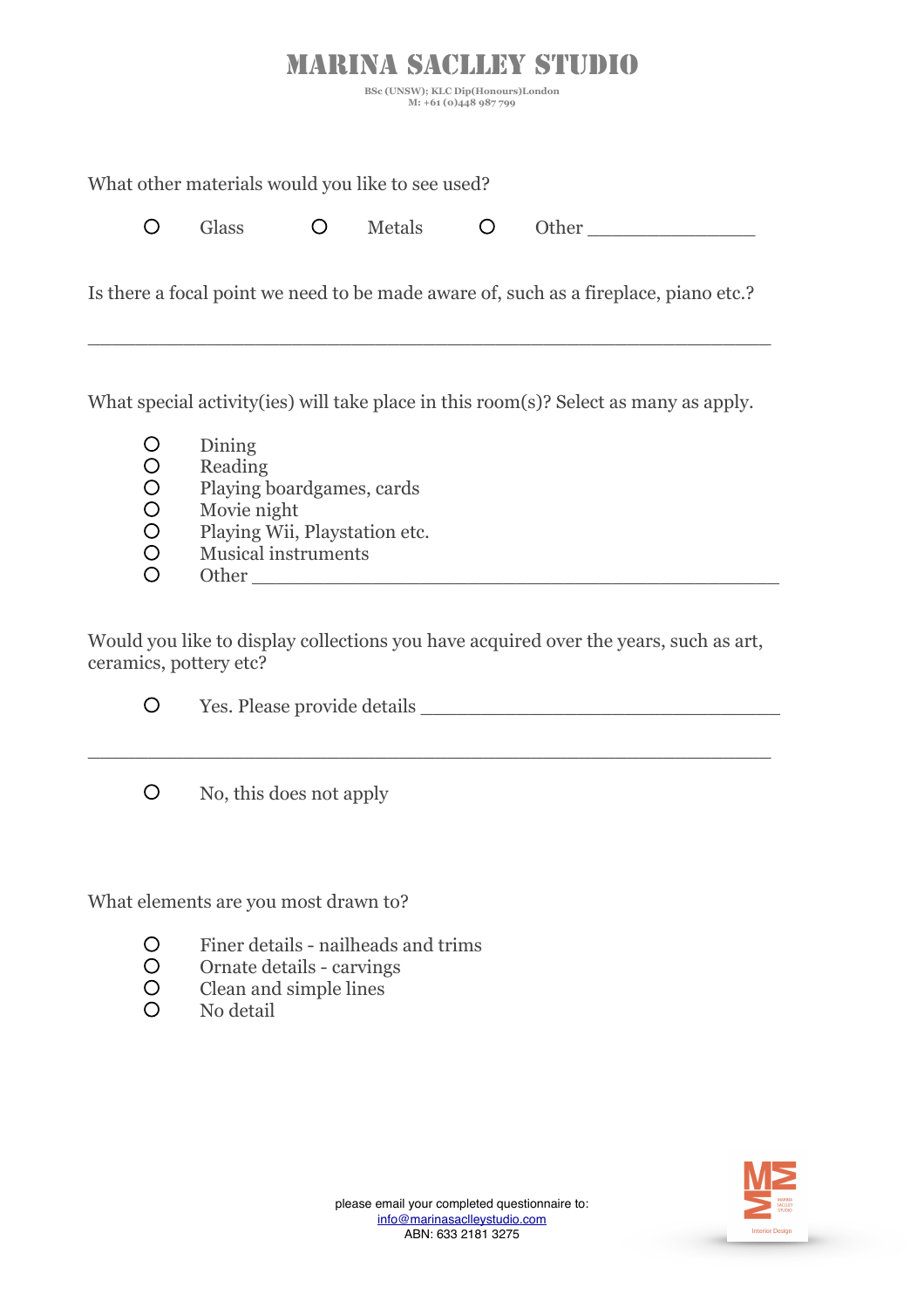**BSc (UNSW); KLC Dip(Honours)London M: +61 (0)448 987 799**

|                                          |                                                               |                                                   |                                                       |                                              |         | Would you like to keep any existing furniture in the room(s)? $\frac{1}{2}$            |
|------------------------------------------|---------------------------------------------------------------|---------------------------------------------------|-------------------------------------------------------|----------------------------------------------|---------|----------------------------------------------------------------------------------------|
|                                          |                                                               |                                                   |                                                       |                                              |         |                                                                                        |
|                                          |                                                               |                                                   |                                                       |                                              |         | Are you interested in using environmentally friendly ("green") materials in this room? |
|                                          | ◯                                                             | Yes                                               | $\circ$                                               | No                                           | $\circ$ | Indifferent                                                                            |
|                                          | Are you happy with the amount of light coming into the space? |                                                   |                                                       |                                              |         |                                                                                        |
|                                          | $\left(\begin{smallmatrix} 1 \\ 1 \end{smallmatrix}\right)$   | Yes                                               | $\left(\right)$                                       | No                                           | O       | Unsure                                                                                 |
| What type of light fixtures do you like? |                                                               |                                                   |                                                       |                                              |         |                                                                                        |
|                                          | O<br>O<br>O                                                   | Chandelier<br>Table lamp<br>Industrial<br>Halogen | $\begin{array}{c}\n0 \\ 0\n\end{array}$<br>$\bigcirc$ | Pendant<br>Floor lamp $\circ$<br>Downlight O | $\circ$ | Ceiling fan<br>Mid Century Modern<br><b>LED</b><br>Other                               |

What is the greatest challenge you feel we will have in designing the room(s) you have selected?

\_\_\_\_\_\_\_\_\_\_\_\_\_\_\_\_\_\_\_\_\_\_\_\_\_\_\_\_\_\_\_\_\_\_\_\_\_\_\_\_\_\_\_\_\_\_\_\_\_\_\_\_\_\_\_\_\_

\_\_\_\_\_\_\_\_\_\_\_\_\_\_\_\_\_\_\_\_\_\_\_\_\_\_\_\_\_\_\_\_\_\_\_\_\_\_\_\_\_\_\_\_\_\_\_\_\_\_\_\_\_\_\_\_\_

\_\_\_\_\_\_\_\_\_\_\_\_\_\_\_\_\_\_\_\_\_\_\_\_\_\_\_\_\_\_\_\_\_\_\_\_\_\_\_\_\_\_\_\_\_\_\_\_\_\_\_\_\_\_\_\_\_

\_\_\_\_\_\_\_\_\_\_\_\_\_\_\_\_\_\_\_\_\_\_\_\_\_\_\_\_\_\_\_\_\_\_\_\_\_\_\_\_\_\_\_\_\_\_\_\_\_\_\_\_\_\_\_\_\_

\_\_\_\_\_\_\_\_\_\_\_\_\_\_\_\_\_\_\_\_\_\_\_\_\_\_\_\_\_\_\_\_\_\_\_\_\_\_\_\_\_\_\_\_\_\_\_\_\_\_\_\_\_\_\_\_\_

(use by young children, odd room configuration, limited space/light, multi purpose use, etc.)